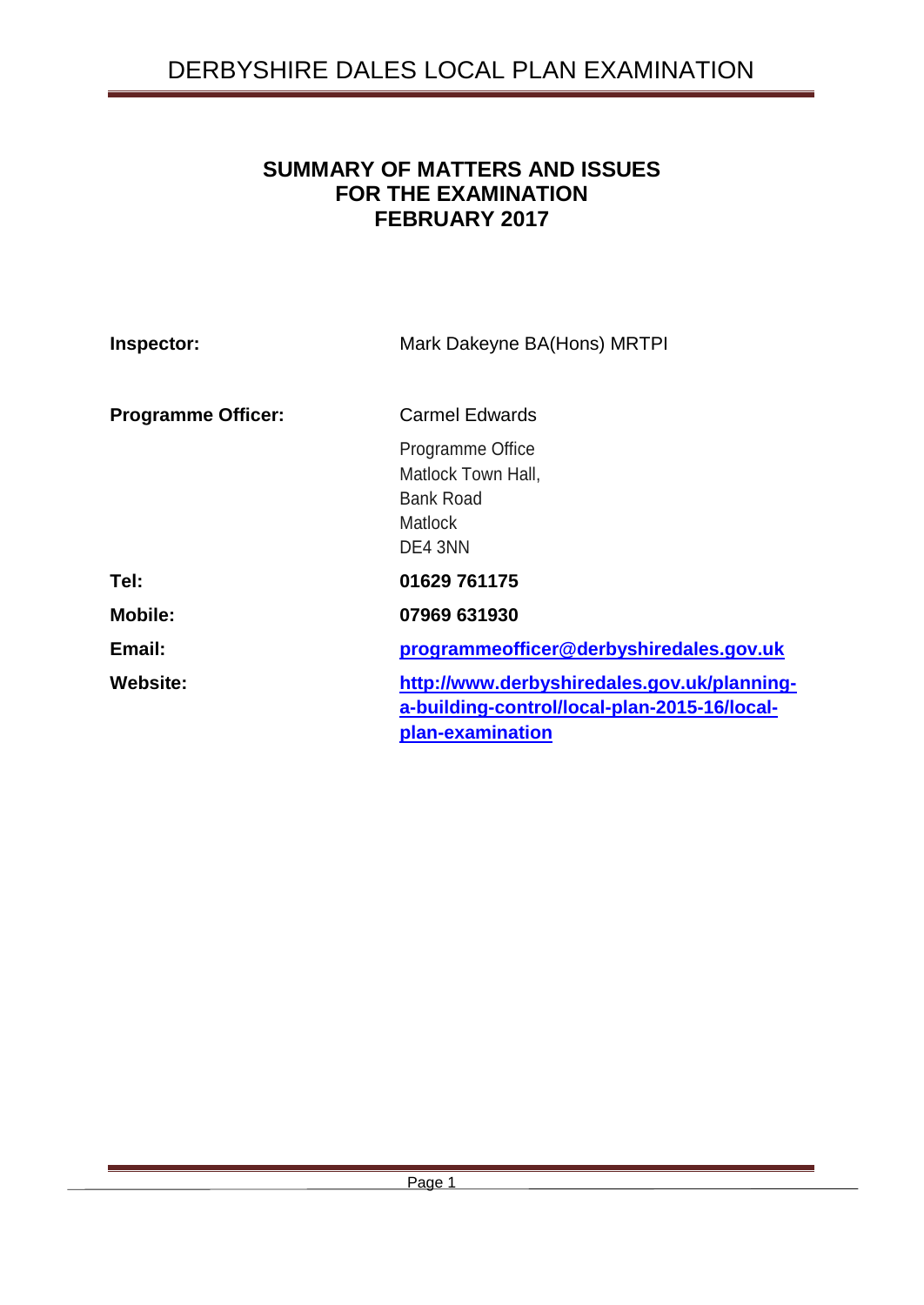### **Matter 1 Procedural and Overarching Matters**

#### **Issues:**

- 1. Compliance with procedural requirements
- 2. Consultation/participation procedures
- 3. The Sustainability Appraisal (SA)
- 4. Compliance with the Duty to Cooperate (DTC), particularly in relation to its consideration of Housing Market Areas

### **Main Evidence Base**

- SD09 Statement of Community Involvement (SCI)
- $SD04 SA$
- SD10 Regulation 22 Statement
- CD02 Statement of Consultation
- SD07 DTC Statement

# **Matter 2 Spatial Strategy**

#### **Issues:**

- 1. The position of settlements in the hierarchy (Policy S3)
- 2. The Garden Village option
- 3. Effects on commuting patterns
- 4. The requirements of Policy S3 in terms of where development can take place including settlement boundaries in the  $1<sup>st</sup>$ ,  $2<sup>nd</sup>$  and  $3<sup>rd</sup>$  tiers
- 5. The generic strategic policies positively prepared, effective and consistent with national policy?

### **Main Evidence Base**

CD37 & 38 Rural Accessibility Studies

# **Matter 3 The Housing Requirement**

#### **Issues**

1. The use of an Objectively Assessed Need (OAN) for the District v Housing Market Areas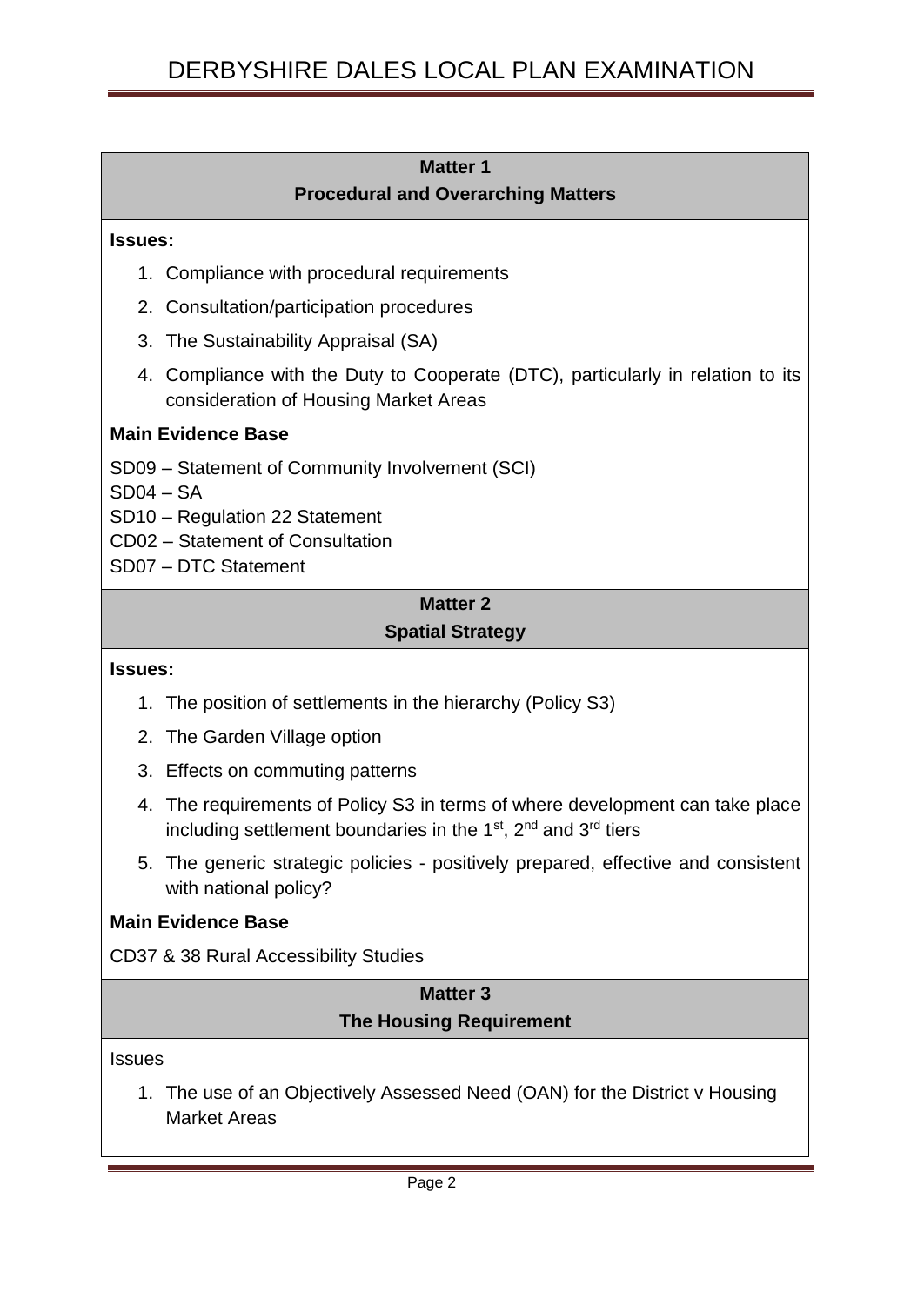# DERBYSHIRE DALES LOCAL PLAN EXAMINATION

- 2. The OAN and 2014-based household projections
- 3. Adjustments in the OAN to take into account economic growth, affordable housing needs and market signals
- 4. Implications for the OAN arising out of BREXIT
- 5. The needs of older people
- 6. Allowance for holiday and second homes
- 7. The effect of the National Park

### **Main Evidence Base**

CD27 and CD28 – Housing and Economic Development Needs Assessment EX/02 – Council response to preliminary questions EX/03 – Implications of 2014-based Population and Household Projections

### **Matter 4**

# **How Is The Housing Requirement To Be Met and a Five Year Housing Land Supply Maintained?**

#### **Issues**

- 1. The extent of flexibility built into housing supply
- 2. The components that will meet the requirement
- 3. The housing trajectory
- 4. Delivery from commitments and allocations
- 5. Constraints to delivery
- 6. Housing implementation strategy
- 7. The wording of housing supply policies e.g. Policies S5 and HC1

### **Main Evidence Base**

CD25 – Strategic Housing and Employment Land Availability Assessment (SHELAA)

SD11 – Monitoring Report

EX/02 – Council response to preliminary questions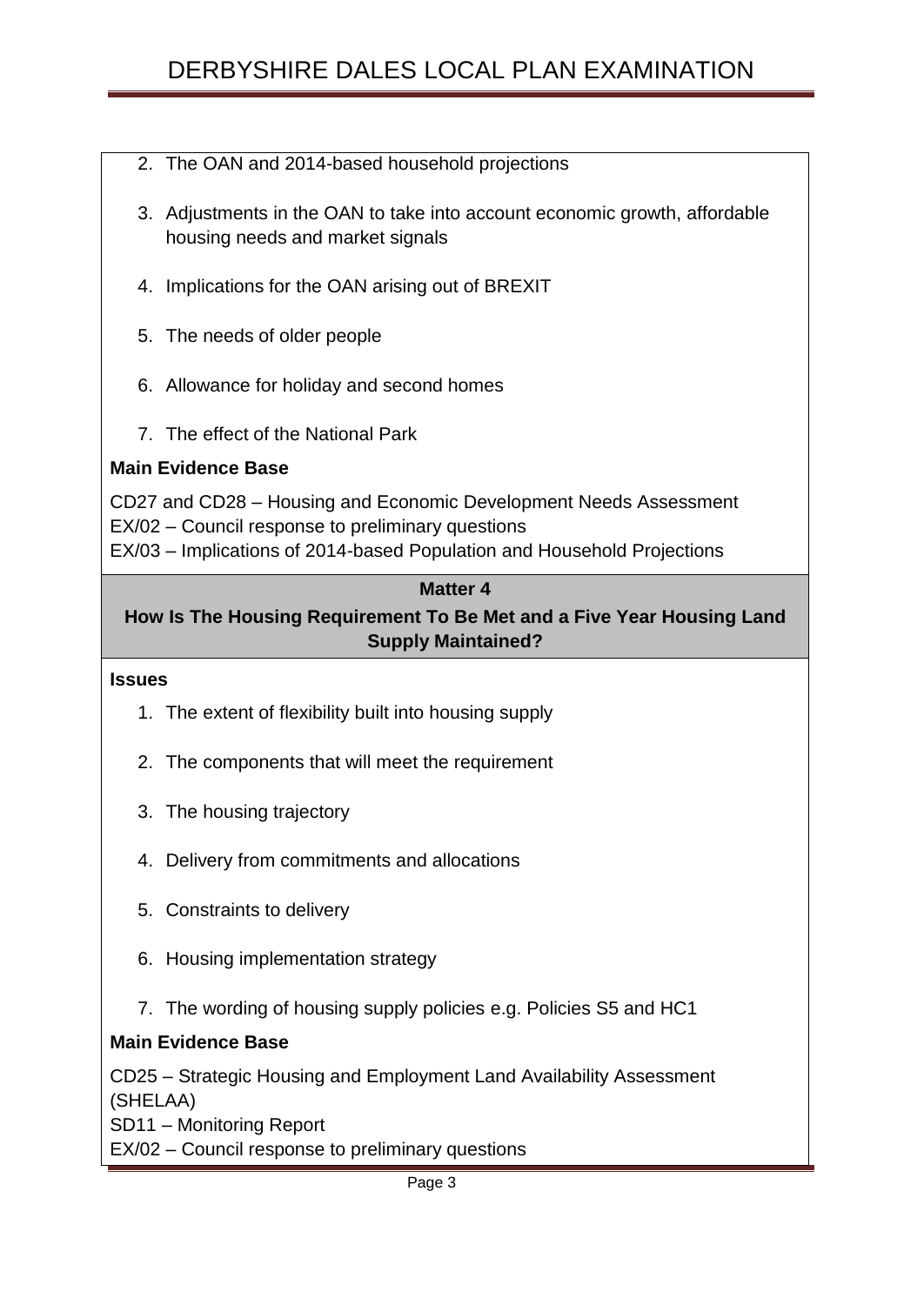| <b>Matter 5</b>                                                           |  |
|---------------------------------------------------------------------------|--|
| <b>Affordable Housing, Housing Mix and Standards</b>                      |  |
| <b>Issues</b>                                                             |  |
| The affordable housing requirement (30%) (Policy HC4)<br>1.               |  |
| 2. Affordable Housing Exception Sites (Policy HC5)                        |  |
| 3. The split between rented and intermediate housing (80/20%)             |  |
| 4. The housing mix (Policy HC11)                                          |  |
| 5. Space and Accessibility Standards (Policy HC11)                        |  |
| <b>Main Evidence Base</b>                                                 |  |
| CD27 – Housing and Economic Development Needs Assessment<br>CD25 - SHELAA |  |
| <b>Matter 6</b>                                                           |  |
| <b>Gypsy and Traveller Provision</b>                                      |  |
| <b>Issues</b>                                                             |  |
| 1. The pitch requirement                                                  |  |
| The allocation (Watery Lane, Ashbourne)<br>2.                             |  |
| 3. Allocations to meet the pitch requirement                              |  |
| 4. The criteria within Policy HC6                                         |  |
| <b>Main Evidence Base</b>                                                 |  |
| CD53 - Gypsy and Traveller Accommodation Assessment (GTAA)                |  |
| <b>Matter 7</b><br><b>Employment Development</b>                          |  |
| <b>Issues</b>                                                             |  |

- 1. Is sufficient employment land allocated?
- 2. The delivery of employment land
- 3. The effectiveness of Policies EC1, EC3 and EC4 and consistency with Policies S3 and S5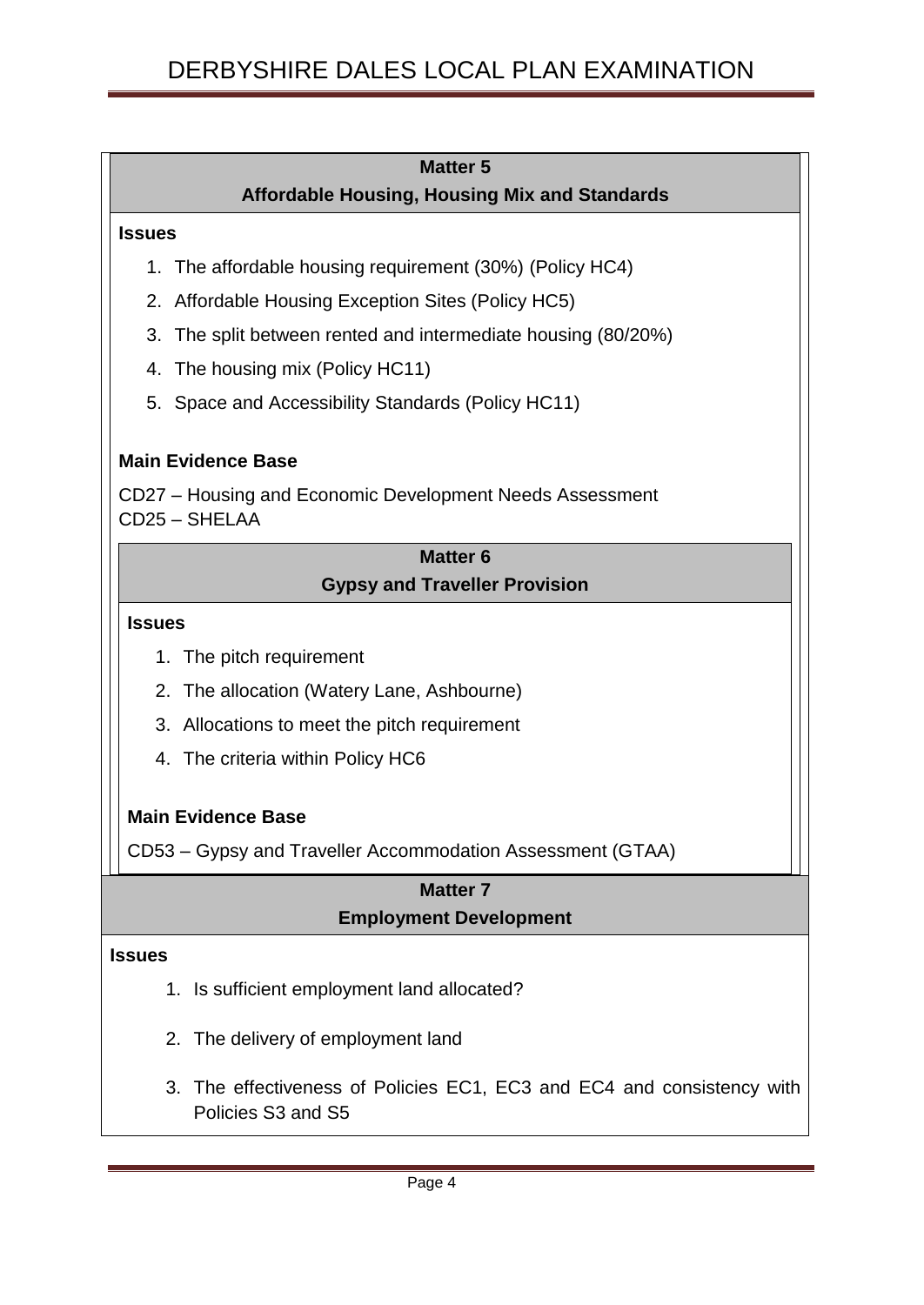### **Main Evidence Base**

CD27 – Housing and Economic Development Needs Assessment CD25 – SHELAA

### **Matter 8 Town Centres**

#### **Issues**

- 1. The retail hierarchy
- 2. Retail capacity
- 3. The threshold for retail impact assessment
- 4. Town centre policies

### **Main Evidence Base**

CD23 – Retail Impact Thresholds

CD24 – Retail Study Update

### **Matter 9**

### **Infrastructure and Community Facilities**

#### **Issues**

- 1. The effect of infrastructure requirements/developer contributions on development viability
- 2. Open Space
- 3. Delivery of infrastructure in a timely fashion
- 4. Funding of infrastructure
- 5. The introduction of a Community Infrastructure Levy (CIL) Charging **Schedule**

### **Main Evidence Base**

CD20, 21 and 22 – Viability and Community Infrastructure Levy Reports CD34 and 35 – Transport Evidence Base Reports EX/04 – CIL Report to Council